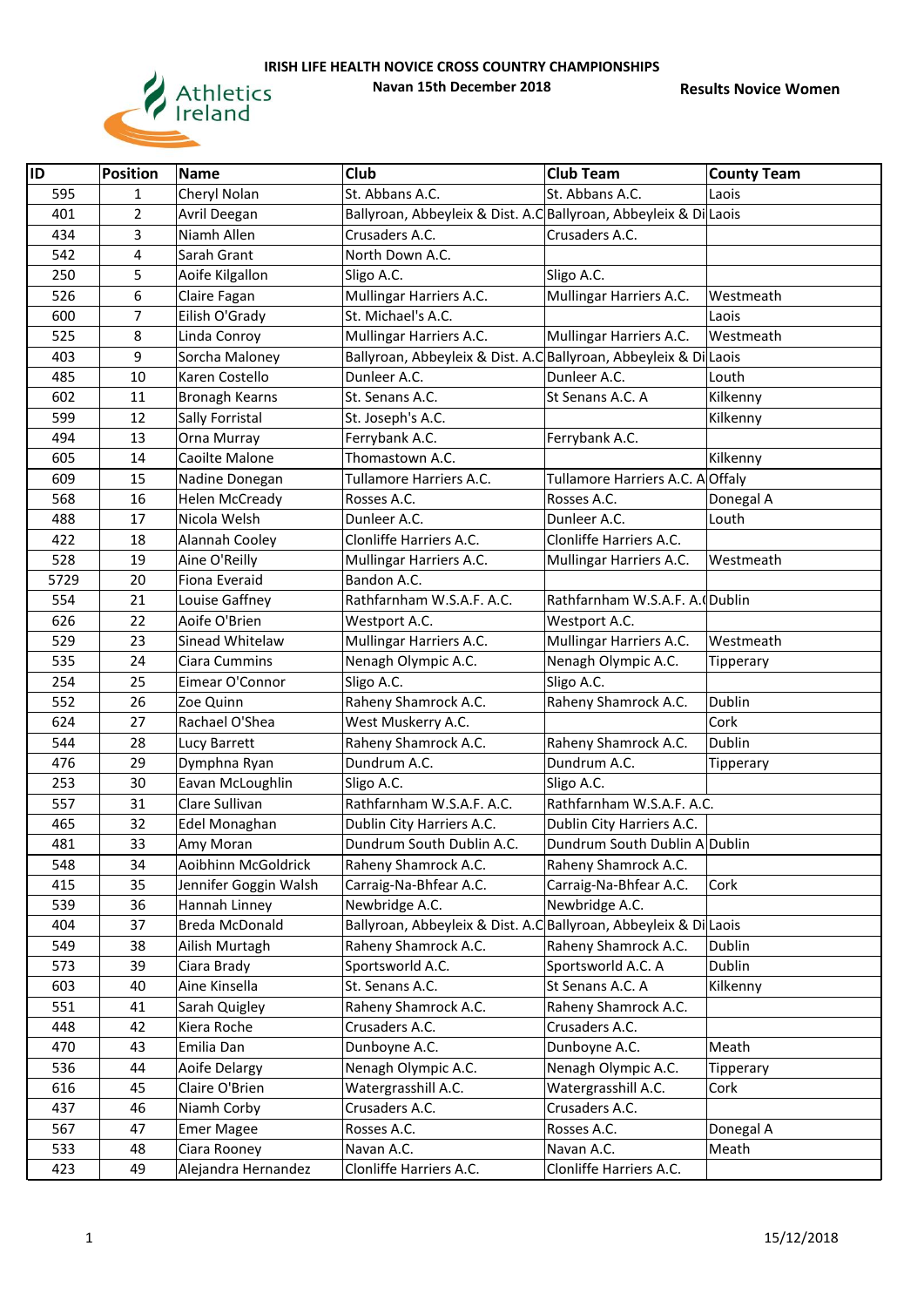

| ID         | <b>Position</b> | <b>Name</b>                                  | Club                                              | <b>Club Team</b>                               | <b>County Team</b>    |
|------------|-----------------|----------------------------------------------|---------------------------------------------------|------------------------------------------------|-----------------------|
| 520        | 50              |                                              | Moyne A.C.                                        | Moyne A.C.                                     |                       |
| 604        | 51              | Angela Fogarty<br>Michelle McDonald          | St. Senans A.C.                                   | St Senans A.C. A                               | Tipperary<br>Kilkenny |
| 614        | 52              |                                              | Tullamore Harriers A.C.                           | Tullamore Harriers A.C. A Offaly               |                       |
| 487        |                 | Nita McLoughlin<br>Dearbhla Greene           |                                                   |                                                | Louth                 |
| 637        | 53<br>54        |                                              | Dunleer A.C.<br>Kilmurray/Ibrick/N.Clare A.C.     | Dunleer A.C.                                   |                       |
| 449        | 55              | Noreen Mackey                                | Crusaders A.C.                                    | Crusaders A.C.                                 |                       |
|            | 56              | <b>Katie Rogers</b>                          |                                                   | Sligo A.C.                                     |                       |
| 249<br>474 | 57              | Mari Johnston<br>Claire Nifhaircheallaigh    | Sligo A.C.                                        | Dunboyne A.C.                                  |                       |
| 149        | 58              |                                              | Dunboyne A.C.<br>Finn Valley A.C.                 | Finn Valley A.C.                               | Meath                 |
| 472        | 59              | Natasha Kelly<br>Eimear English              | Dunboyne A.C.                                     | Dunboyne A.C.                                  | Donegal A<br>Meath    |
| 469        | 60              | Jane Bandila                                 | Dunboyne A.C.                                     | Dunboyne A.C.                                  | Meath                 |
| 555        | 61              |                                              | Rathfarnham W.S.A.F. A.C.                         | Rathfarnham W.S.A.F. A.C.                      |                       |
| 456        | 62              | Sinead Murray<br>Rachael Yorke               |                                                   |                                                |                       |
|            | 63              |                                              | Crusaders A.C.<br>St. Abbans A.C.                 | Crusaders A.C.<br>St. Abbans A.C.              |                       |
| 589<br>541 | 64              | Ailish Brennan                               |                                                   |                                                | Laois                 |
|            |                 | Rio Catney                                   | North Down A.C.                                   |                                                |                       |
| 413        | 65              | <b>Aisling Murray</b>                        | Carmen Runners A.C.                               |                                                |                       |
| 412<br>418 | 66<br>67        | Sinead Tighe<br>Katie Walsh                  | Bros. Pearse A.C.                                 | Bros. Pearse A.C. A1                           | Cork                  |
| 400        |                 |                                              | Carraig-Na-Bhfear A.C.<br>Annalee A.C.            | Carraig-Na-Bhfear A.C.                         |                       |
| 634        | 68<br>69        | Ciara Brady                                  |                                                   |                                                |                       |
|            |                 | Yasmin Canning                               | Drogheda & District A.C.<br>Leevale A.C.          | Drogheda & District A.C.<br>Leevale A.C.       | Louth<br>Cork         |
| 515<br>406 | 70<br>71        | Jennifer Montague<br><b>Andrea McGuiness</b> | Bohermeen A.C.                                    |                                                | Meath                 |
| 619        | 72              | Linda O'Sullivan                             |                                                   |                                                | Cork                  |
|            |                 |                                              | Watergrasshill A.C.<br>Crusaders A.C.             | Watergrasshill A.C.<br>Crusaders A.C. B        |                       |
| 447<br>610 | 73<br>74        | Grainne Regan                                | Tullamore Harriers A.C.                           |                                                |                       |
|            |                 | Dympna Fox                                   |                                                   | Tullamore Harriers A.C. A Offaly               |                       |
| 430<br>461 | 75<br>76        | Orna McGinley<br>Siobhan McArdle             | Clonliffe Harriers A.C.                           | Clonliffe Harriers A.C.                        |                       |
| 414        | 77              |                                              | Dublin Bay Running Club<br>Carraig-Na-Bhfear A.C. | Carraig-Na-Bhfear A.C.                         | Cork                  |
| 531        | 78              | Mary Fitzgerald<br>Sonya Reilly              | Navan A.C.                                        | Navan A.C.                                     | Meath                 |
| 432        | 79              | Cliodhna Ruane                               | Corrib A.C.                                       |                                                | Galway                |
| 635        | 80              |                                              |                                                   |                                                | Louth                 |
| 558        | 81              | Ciara O'Reilly<br>Aine O'Connor              | Drogheda & District A.C.<br>Ratoath A.C.          | Drogheda & District A.C.                       | Meath                 |
| 613        | 82              |                                              |                                                   | Tullamore Harriers A.C. A Offaly               |                       |
|            |                 | Tara McKinney                                | Tullamore Harriers A.C.                           |                                                |                       |
| 584        | 83              | Louise Jackman<br>Orla O'Connor              | Sportsworld A.C.<br>Drogheda & District A.C.      | Sportsworld A.C. B<br>Drogheda & District A.C. |                       |
| 633<br>590 | 84<br>85        |                                              | St. Abbans A.C.                                   | St. Abbans A.C.                                | Louth                 |
| 522        | 86              | Lucy Deegan<br>Lorraine Healy                | Moyne A.C.                                        | Moyne A.C.                                     | Laois                 |
| 596        | 87              | Sinead Clavin                                | St. Brigids A.C.                                  |                                                | Tipperary<br>Meath    |
| 519        | 88              | Ida Kelleher                                 | Mallow A.C.                                       |                                                | Cork                  |
| 503        | 89              | Brenda McCormack                             | Glaslough Harriers A.C.                           | Glaslough Harriers A.C.                        |                       |
| 570        | 90              | Sarah Mulholland                             | Rosses A.C.                                       | Rosses A.C.                                    |                       |
| 492        | 91              |                                              | East Cork A.C.                                    | East Cork A.C.                                 |                       |
| 592        | 92              | Lorna Santry                                 | St. Abbans A.C.                                   | St. Abbans A.C.                                |                       |
|            |                 | Sinead Kelly                                 |                                                   |                                                | Laois                 |
| 489        | 93              | Michelle Ahern                               | East Cork A.C.                                    | East Cork A.C.                                 |                       |
| 509        | 94              | Aileen Devlin                                | Inishowen A.C.                                    |                                                | Donegal A             |
| 575<br>562 | 95<br>96        | Naoise Waldron                               | Sportsworld A.C.<br>Rosses A.C.                   | Sportsworld A.C. A<br>Rosses A.C.              |                       |
| 615        |                 | Michelle Ferguson                            |                                                   |                                                | Donegal A             |
|            | 97              | Gwen Conroy                                  | Watergrasshill A.C.                               | Watergrasshill A.C.                            |                       |
| 556        | 98              | Suzanne Ryan                                 | Rathfarnham W.S.A.F. A.C.                         | Rathfarnham W.S.A.F. A.C.                      |                       |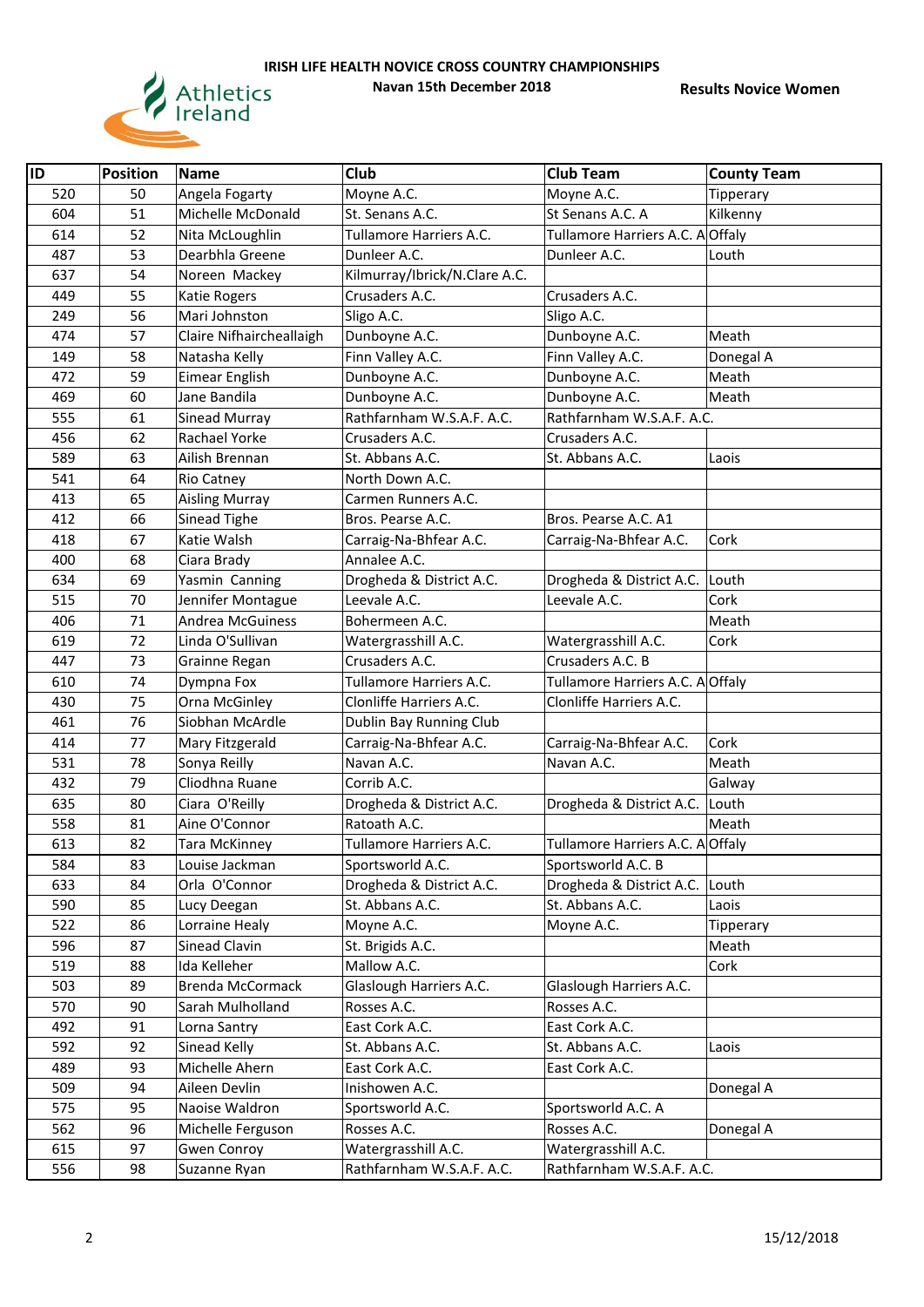

| ID  | <b>Position</b> | <b>Name</b>                             | Club                      | <b>Club Team</b>                 | <b>County Team</b> |
|-----|-----------------|-----------------------------------------|---------------------------|----------------------------------|--------------------|
| 450 | 99              | Fiona Shine                             | Crusaders A.C.            | Crusaders A.C.                   |                    |
| 408 | 100             | Niamh Garvey                            | Bros. Pearse A.C.         | Bros. Pearse A.C. A1             |                    |
| 475 | 101             | Eimear Loughman                         | Dundrum A.C.              | Dundrum A.C.                     | Tipperary          |
| 435 | 102             | <b>Isabelle Cairns</b>                  | Crusaders A.C.            | Crusaders A.C.                   |                    |
| 577 | 103             | Jessica Kennedy                         | Sportsworld A.C.          | Sportsworld A.C. A               |                    |
| 527 | 104             | Michelle O'Halloran                     | Mullingar Harriers A.C.   | Mullingar Harriers A.C.          | Westmeath          |
| 521 | 105             | Louise Fogarty                          | Moyne A.C.                | Moyne A.C.                       |                    |
| 534 | 106             | Mary Watters                            | Navan A.C.                | Navan A.C.                       | Tipperary          |
| 421 | 107             | Emer Brennan                            | Clonliffe Harriers A.C.   | Clonliffe Harriers A.C.          |                    |
| 507 | 108             | Katie O'Brien                           | Gowran A.C.               | Gowran A.C.                      | Kilkenny           |
| 452 | 109             | Kathryn Sweeney                         | Crusaders A.C.            | Crusaders A.C.                   |                    |
| 559 | 110             | Diane Duffy                             | Riverstick/Kinsale A.C.   |                                  | Cork               |
| 148 | 111             | Ita Kelly                               | Finn Valley A.C.          | Finn Valley A.C.                 | Donegal A          |
| 576 | 112             | Patricia Fitzmaurice                    | Sportsworld A.C.          | Sportsworld A.C. A               |                    |
| 499 | 113             | Eleanor Whyte                           | Galway City Harriers A.C. | Galway City Harriers A.C. Galway |                    |
| 587 | 114             | Katie Nugent                            | Sportsworld A.C.          | Sportsworld A.C. B               |                    |
| 532 | 115             | Joanne Rice                             | Navan A.C.                | Navan A.C.                       |                    |
| 480 | 116             | Lucy McCann                             | Dundrum South Dublin A.C. | Dundrum South Dublin A.C.        |                    |
| 441 | 117             | Maria Kennedy                           | Crusaders A.C.            | Crusaders A.C. B                 |                    |
| 566 | 118             | Roisin Harkin                           | Rosses A.C.               | Rosses A.C.                      |                    |
| 579 | 119             | Lorna Quinn                             | Sportsworld A.C.          | Sportsworld A.C. A               |                    |
| 618 | 120             | Colette O'Donoghue                      | Watergrasshill A.C.       | Watergrasshill A.C.              | Cork               |
| 407 | 121             | Janice Doyle                            | Bros. Pearse A.C.         | Bros. Pearse A.C. A1             |                    |
| 245 | 122             | Jill Connor                             | Sligo A.C.                | Sligo A.C.                       |                    |
| 425 | 123             | Laura Kernan                            | Clonliffe Harriers A.C.   | Clonliffe Harriers A.C.          |                    |
| 508 | 124             | Clotilde Fitzgibbon                     | Grange/Fermoy A.C.        |                                  |                    |
| 410 | 125             | Christine Kinsella                      | Bros. Pearse A.C.         | Bros. Pearse A.C. A1             |                    |
| 546 | 126             | Orla Gilheaney                          | Raheny Shamrock A.C.      | Raheny Shamrock A.C.             |                    |
| 588 | 127             | Deirdre O'Connell                       | Sportsworld A.C.          | Sportsworld A.C. B               |                    |
| 601 | 128             | Rachel Butler                           | St. Senans A.C.           | St Senans A.C. A                 | Kilkenny           |
| 443 | 129             | Sarah Lyons                             | Crusaders A.C.            |                                  |                    |
| 411 | 130             | Suzanne Lundy                           | Bros. Pearse A.C.         | Bros. Pearse A.C. A1             |                    |
| 560 | 131             | Cathy Breslin                           | Rosses A.C.               | Rosses A.C.                      |                    |
| 429 | 132             | Yvonne McDonough                        | Clonliffe Harriers A.C.   | Clonliffe Harriers A.C.          |                    |
| 442 | 133             | Emer Kenny                              | Crusaders A.C.            | Crusaders A.C. B                 |                    |
| 445 | 134             | Kate Murray                             | Crusaders A.C.            | Crusaders A.C. B                 |                    |
| 496 | 135             | Deirdre McCrae                          | Galway City Harriers A.C. | Galway City Harriers A.C. Galway |                    |
| 571 | 136             | Laura English                           | Sligo A.C.                | Sligo A.C.                       |                    |
| 490 | 137             | Eibhlin Cleary                          | East Cork A.C.            | East Cork A.C.                   |                    |
| 586 | 138             | Emma Meade                              | Sportsworld A.C.          | Sportsworld A.C. B               |                    |
| 564 | 139             | Elise Gillespie                         | Rosses A.C.               | Rosses A.C.                      |                    |
| 454 | 140             | Louise Vanwildermeersch Crusaders A.C.  |                           | Crusaders A.C. B                 |                    |
| 497 | 141             | Margaret Sheridan                       | Galway City Harriers A.C. | Galway City Harriers A.C. Galway |                    |
| 561 | 142             | Lorraine Doherty                        | Rosses A.C.               | Rosses A.C.                      |                    |
| 440 | 143             | Maria Del Carmen Jimene: Crusaders A.C. |                           | Crusaders A.C. B                 |                    |
| 243 | 144             | Kate Carty                              | Sligo A.C.                | Sligo A.C.                       |                    |
| 420 | 145             | Sonya Walsh                             | Carraig-Na-Bhfear A.C.    | Carraig-Na-Bhfear A.C.           |                    |
| 444 | 146             | Dorothy Maguire                         | Crusaders A.C.            | Crusaders A.C. B                 |                    |
| 451 | 147             | Lisa Shine                              | Crusaders A.C.            |                                  |                    |
|     |                 |                                         |                           |                                  |                    |